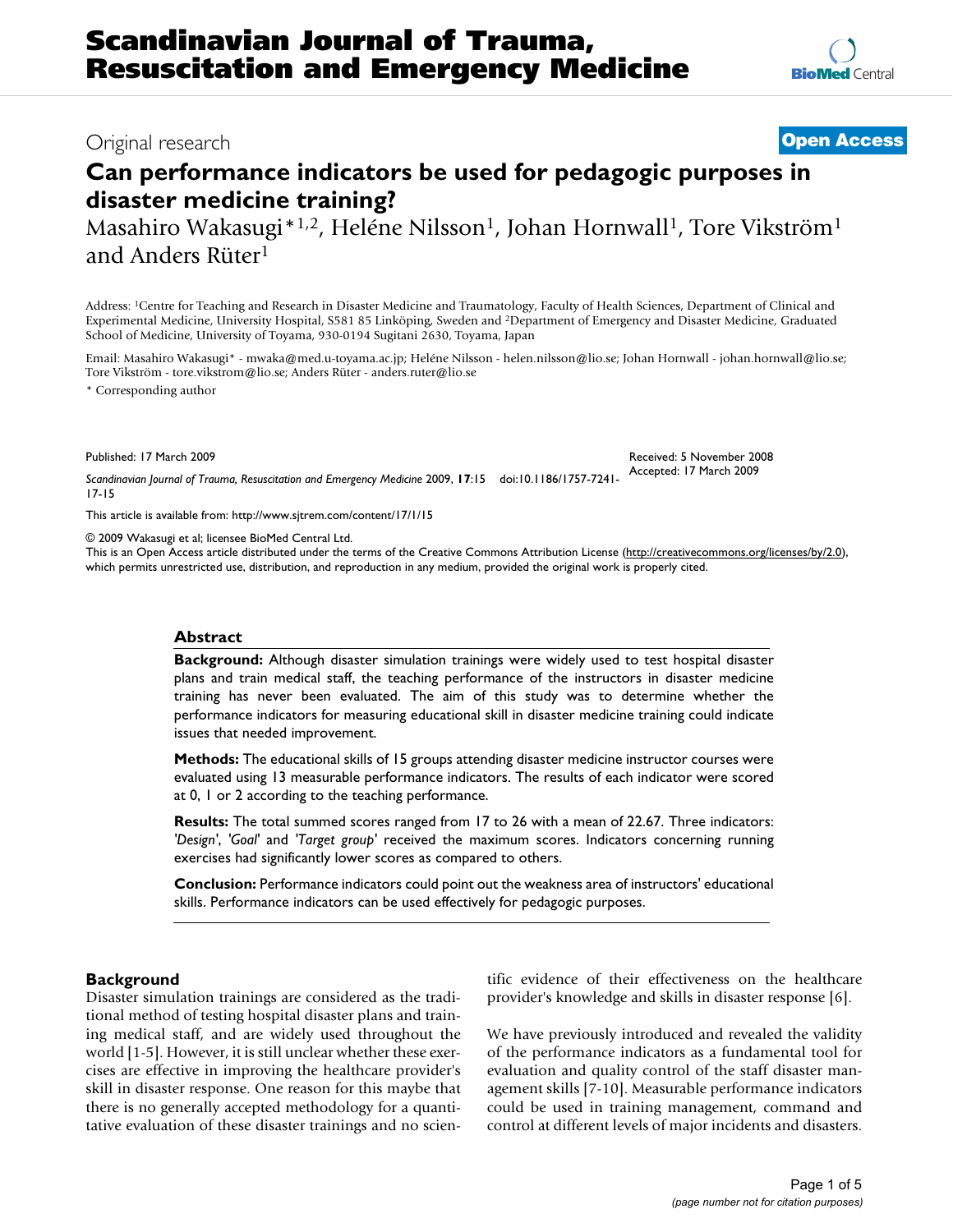Well-defined performance indicators assure a fair and unbiased determination of the efficacy of educational methods for disaster medicine training.

Now that we have acquired the tool for testing our educational impact, we have a new question: how do we improve the education methods to achieve more teaching effectiveness? Faculty and staff development has become an increasingly important component of medical education and there is an expanding body of literature to examine the effectiveness of the faculty development course [[11](#page-4-5),[12\]](#page-4-6). However, to the extent of our knowledge, there are few studies concerning faculty development in disaster medicine [[13\]](#page-4-7) and no reports that evaluate the teaching performance of instructors in disaster medicine training. Well-trained instructors are essential for conducting effective disaster medicine training. How can we assess whether instructors have good educational skills? This would be possible if a precise scale, or defined performance indicators for evaluating teaching performance, were established. Thus, the objective of our study was to evaluate whether a postulated set of performance indicators for measuring the teaching skills of instructors in a disaster medicine simulation training course could reveal those parts of education and training that needed improvement.

# **Methods**

Results from the final examinations of 15 groups participating in a three-day long disaster medicine instructor course were included [\[14](#page-4-8)]. The training course was conducted from 2005–2008 by an international training centre and students from 15 different countries registered for it. The training tool used was the Emergo Train System®, which is an educational tool consisting of magnetic symbols on white boards; these symbols represent patients, staff and resources, while movable markers are used indicate priority and treatment and a large patient bank with protocol giving the results of treatments based on a trauma score agreed on in Sweden [\[15\]](#page-4-9).

All students received theoretical and practical training in setting up, running, and evaluating simulation exercises. In the role-play simulation exercises, students were divided into small groups consisting of 2–5 students each and the groups were mixed with regard to the nationalities of the students. One group performed as 'instructors' during an exercise and the other students performed as the target 'students' group. When the exercise was completed, the group members changed roles and trained again. During the role-play exercises, the 'students' groups played the role of average students, not pretending to be extremely bright or poor students. The last of the three exercises in the course was considered as the final exam that we evaluated for this study; the complexity of content and level of difficulty is of this final exercise was higher than those of the first two. The time for setting up the last exercise was

three hours, and one hour was allotted for conducting the exercise, including the assessment and feedback.

All the exercises were evaluated according to a template with 13 measurable performance indicators (Table [1\)](#page-2-0). These performance indicators were established as a result of our several years experience conducting instructor training courses. Items were chosen to judge the competencies of trainers in preparing, executing and evaluating skills and knowledge for disaster medicine training. The results were scored as 0, 1 or 2 according to the performance of the 'instructors' group (not scored for individual participants). The maximum possible total score was 26 points for each of the groups. All groups were evaluated by the same persons (the authors of this paper). To avoid inter-rater discrepancies, we standardised the criteria for grading the performance indicators before this study. Throughout the study, one rater was responsible for scoring all the groups of the course. All performances that were evaluated had been previously demonstrated and lectured on to students.

The statistical method used was Analysis of Variance and the post-hoc Tukey test was used to undertake comparisons in pairs. P < 0.05 was considered as significant.

# **Results**

All the 13 indicators were evaluated appropriately for the 15 groups. The total summed indicators' scores for each of the simulation exercise ranged from 17 to 26 out of 26 with a mean of 22.67. The median of the summed performance indicators' score was 23. The median values of each evaluated indicator varied from 1.00 to 2.00 out of 2. The value of Cronbach's alpha of the performance indicators was 0.87.

All groups achieved full scores on the three indicators: *1. Design*, *4. Goal* and *8. Target group* (Table [2](#page-3-0)). The two worst scored indicators (*9. Interventions* and *10. Time out*) significantly differed from the other indicators (Figure [1](#page-3-1)).

# **Discussion**

Although the need to provide training for faculty development to improve the teaching skills of instructors is increasingly recognized in many medical areas [[16\]](#page-4-10), their impact has not yet been established. To the extent of our knowledge, there are some studies concerning the usefulness of instructor training in the trauma care education course [\[17](#page-4-11),[18](#page-4-12)]; however, no study has evaluated the impact of the educator's pedagogic skills in disaster medicine. In order to verify the correlation between educator's skill and educational effect for students, it would be necessary to create an objective scale to compare the teaching skill of educators. Thus, for a start, we planned to develop the assessment tools for measuring the educators' teaching skills. We had previously reported the usefulness and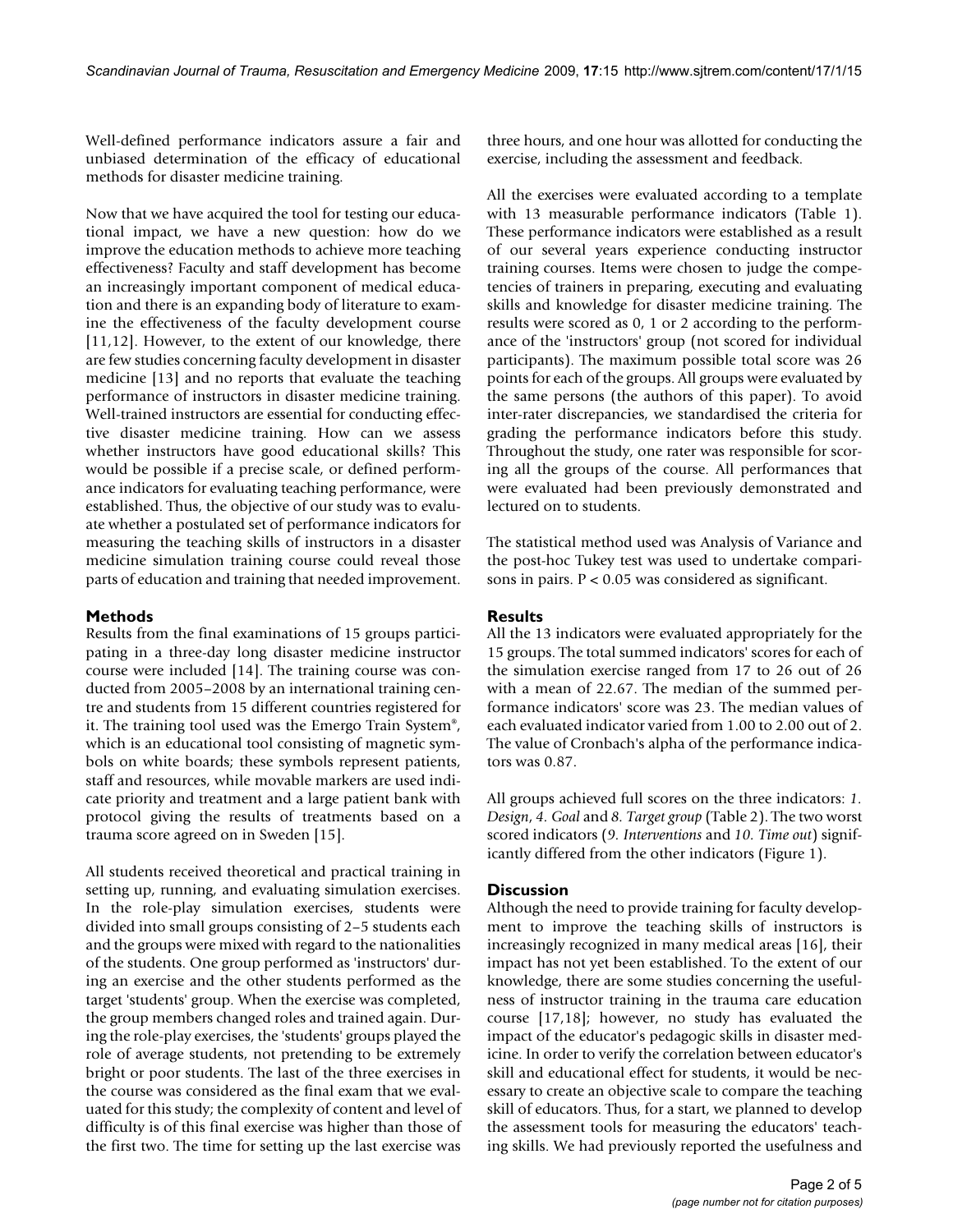| Indicators                | Explanation and comments                                                                                                                                    |
|---------------------------|-------------------------------------------------------------------------------------------------------------------------------------------------------------|
| I. Design                 | $0 = No$ clear design<br>$I = Clearly$ described too small or too extensive<br>$2 = Good$                                                                   |
| 2. Running simulation     | $0 = No$ enthusiasm<br>$I =$ Enthusiastic but not with control<br>$2$ = Enthusiastic and in control                                                         |
| 3. Aim                    | $0 =$ Unclear<br>$I = Clear$ but not patient related<br>$2 =$ Clear and patient related                                                                     |
| 4. Goal                   | $0 = Not$ relevant<br>I = Relevant but not understandable<br>$2 =$ Relevant and understandable                                                              |
| 5. Objectives             | $0 = Not stated$<br>$I =$ Stated but not measurable<br>$2 =$ Stated and measurable                                                                          |
| 6. Performance indicators | $0 =$ Not realistic<br>$I =$ Realistic but no challenge<br>$2$ = Realistic and challengeable                                                                |
| 7. Target level           | $0 = Not defined$<br>I = Defined but not followed<br>$2 = Defined$ and followed                                                                             |
| 8. Target group           | $0 = Not defined$<br>$I = Defined$ but not adopted to<br>$2 =$ Defined and adopted to                                                                       |
| 9. Interventions          | $0 = No$ or unclear purpose of interventions<br>I = Clear purpose, poorly executed and/or followed up<br>$2 =$ Clear purpose, good executed and followed up |
| 10. Time-out              | $0 = No$ start or no stop<br>$I =$ Start and stop no purpose<br>2 = Start/Stop/Purpose                                                                      |
| 11. Evaluation            | $0 =$ Not using performance indicators (p.i.)<br>I = Using p.i. Not precise enough<br>2 = Using p.i Being specific                                          |
| 12. Feedback              | $0 = No$ feed back<br>$I = No$ suggestions on how to improve<br>$2 = Good$ feed back, good suggestions                                                      |
| 13. Overall impression    | $0 =$<br>$=$<br>$2 =$                                                                                                                                       |

#### <span id="page-2-0"></span>**Table 1: Proposed performance indicators used in this study, evaluation criteria and points**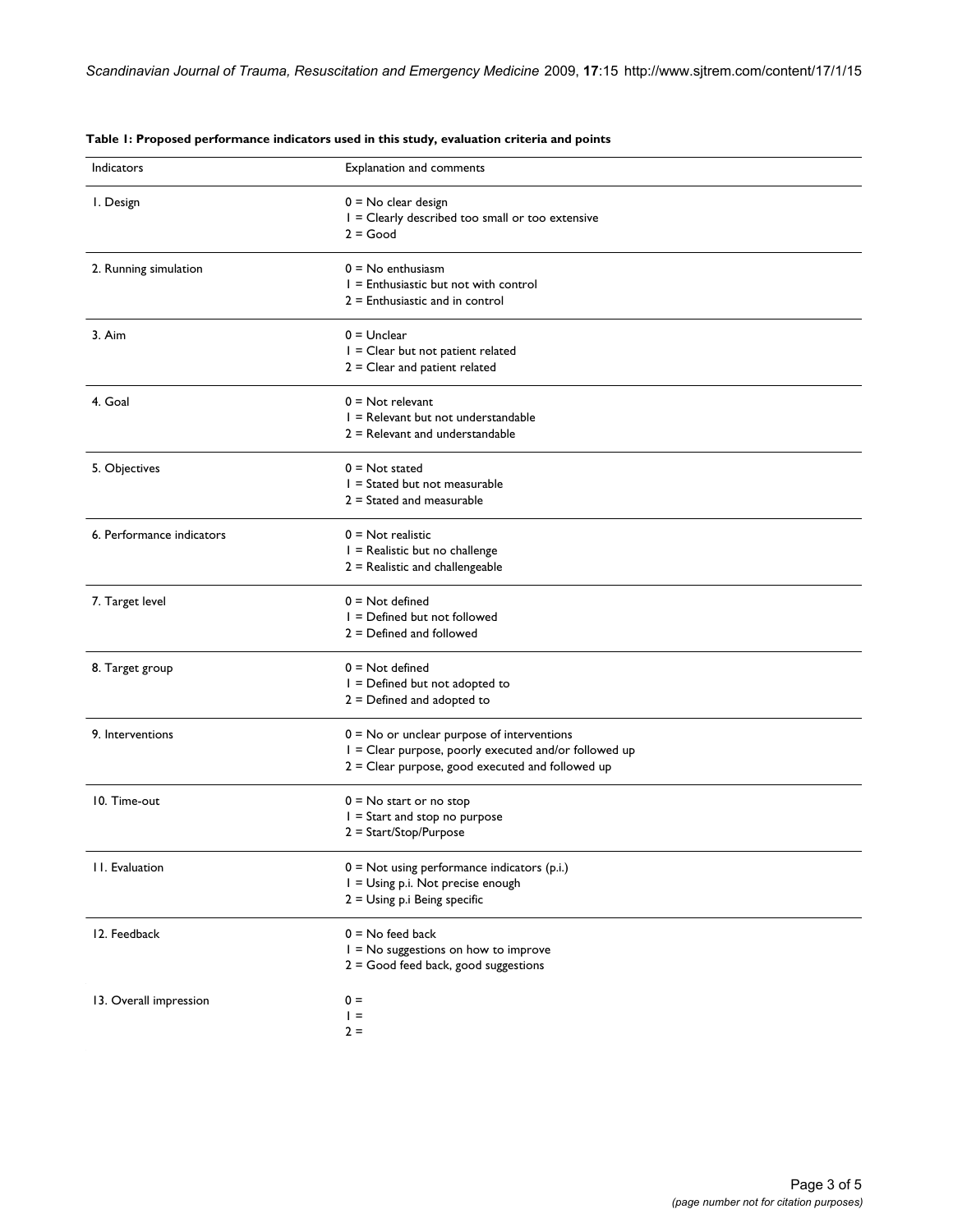<span id="page-3-0"></span>

| Table 2: Average score of each performance indicator of 15 |  |
|------------------------------------------------------------|--|
| groups                                                     |  |

| Performance Indicators    | Average Score |
|---------------------------|---------------|
| I. Design                 | 2.00          |
| 2. Running simulation     | 1.87          |
| $3.$ Aim                  | 1.67          |
| 4. Goal                   | 2.00          |
| 5. Objectives             | 1.80          |
| 6. Performance indicators | 1.87          |
| 7. Target level           | 1.93          |
| 8. Target group           | 2.00          |
| 9. Interventions          | 1.20          |
| 10. Time outs             | 1.00          |
| 11. Evaluation            | 1.73          |
| 12. Feedback              | 1.73          |
| 13. Overall impression    | 1.87          |
| Total Average Score       | 22.67         |

effectiveness of performance indicators in evaluating the staff skills during disaster medicine training [[7-](#page-4-3)[10\]](#page-4-4). The same approach could be used to compare the teaching skills quantitatively. Therefore, in this study, we evaluated the educational skills of the participants in the disaster medicine instructor training course by using postulated performance indicators. The indicators used in this study were established based on the results of our experience of the disaster medicine instructor training sessions.

This study elucidated the issues regarding improvements after conducting disaster medicine trainings. The instructor roles for disaster medicine simulation training would be divided into the following three parts. The first part would involve designing the exercise scenario to achieve objectives that were defined clearly and adequately to participants. Next, based on these scenarios, instructors had to conduct the simulation exercise. They introduced the exercise settings and periodically interjected updates, which we referred to as interventions; furthermore, instructors also encouraged participants to discuss focused issues and make decisions within a limited time. Evaluations and feedback were the last task for instructors. They were the key to stimulate the learning process and inform students about their strengths and weak areas that needed improvement. Reviewing results could transform the lessons observed into lessons learned. The performance indicators, as we previously reported, could be used to assess the participants' skills objectively and would assist in giving adequate feedback.

We have chosen performance indicator items in order to be able to evaluate the instructor's skills in the categories of design, execution and evaluation. When we try to apply these categories to the results of this study, fully scored performance indicators would be categorized to the first category that concern preparation for exercises. The designing of the exercise and setting the goal of the adopted exercise to the target group and level were well organized. Although the results fell short of a perfect score, the indicators concerning evaluation and feedback had a relatively favourable grade. Meanwhile, indicators of *Time out* and *Interventions* had significantly worse results than others, as it was more difficult for instructors to conduct and control the simulation exercise properly than other missions such as preparation and evaluation. Training skills requiring expertise in real time interactive methods are less developed than others. To improve the teaching skills of instructors, remediation efforts in this aspect are required. Several possible solutions could be considered for this issue; one is that training the faculty as disaster medicine instructors should be lesson learned, same as the disaster medicine training itself, not lesson observed. Procedural skills are considered to demand a longer practice time than psychomotor skills [\[19](#page-4-13)]. Although the techniques and knowledge to design exercises can be obtained from classroom lectures, the skills to

<span id="page-3-1"></span>

# **Figure 1**

**Comparison of results from 13 different performance indicators**. The mean values of the 13 indicators are on the base line. The numbers of each performance indicators are circled. Numbers that lie below the same horizontal line do not have a significant difference ( $p < 0.05$ ).